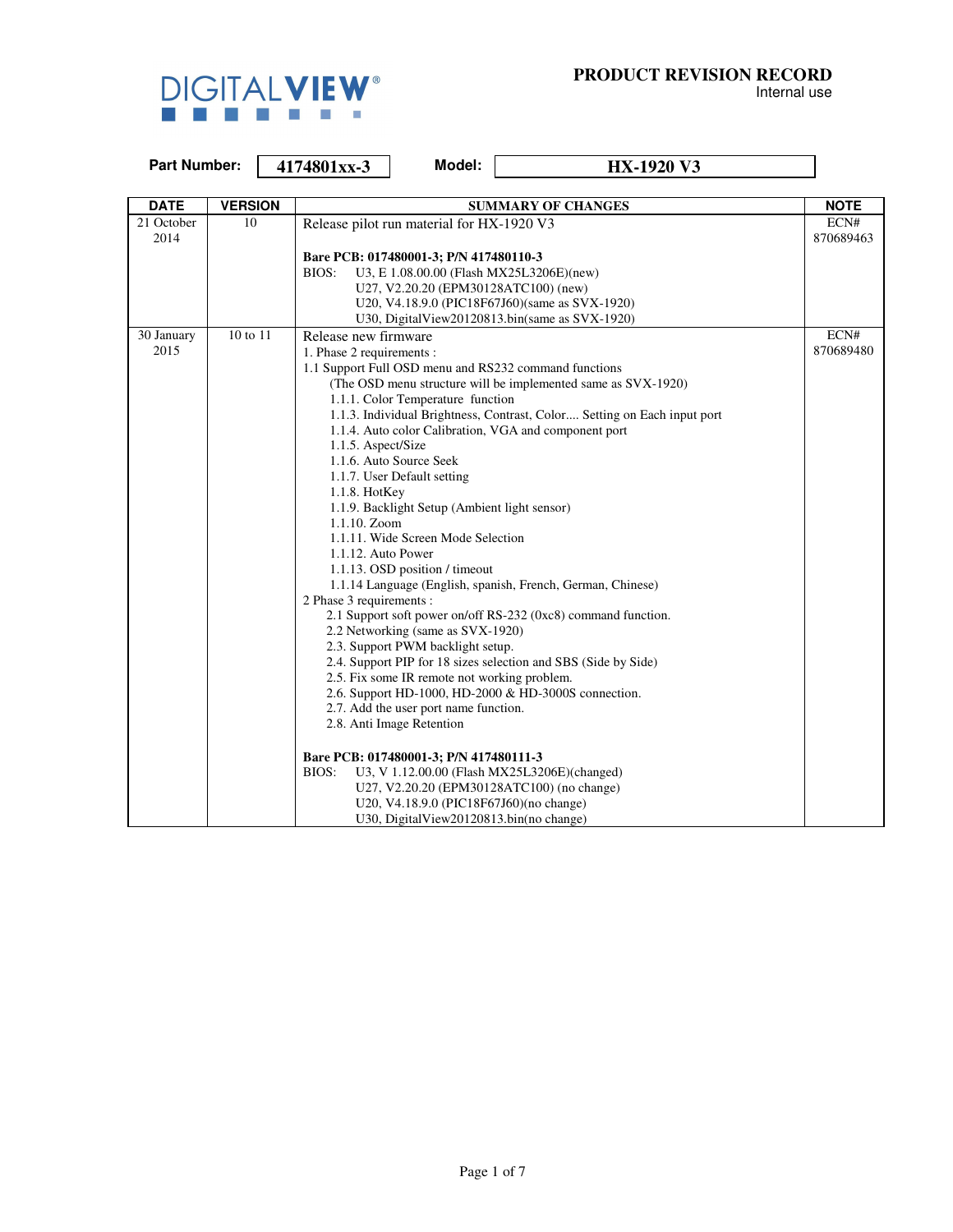

| 5 February | $1x$ to $20$ | Using new PCB 017480002-3                                                        | ECN#      |
|------------|--------------|----------------------------------------------------------------------------------|-----------|
| 2015       |              | fix ADC 2.5V with regulator(SGM2019-2.5YN5G) instead of using                    | 870689482 |
|            |              | diode(S1A)                                                                       |           |
|            |              | C81,C89,C95,C112,C117 & C118 changed to more reliable Kemet T521                 |           |
|            |              | series capacitor                                                                 |           |
|            |              | Release new firmware                                                             |           |
|            |              | 1. Phase 2 requirements :                                                        |           |
|            |              | 1.1 Support Full OSD menu and RS232 command functions                            |           |
|            |              | (The OSD menu structure will be implemented same as SVX-1920)                    |           |
|            |              | 1.1.1. Color Temperature function                                                |           |
|            |              | 1.1.3. Individual Brightness, Contrast, Color Setting on Each input port         |           |
|            |              | 1.1.4. Auto color Calibration, VGA and component port                            |           |
|            |              | 1.1.5. Aspect/Size                                                               |           |
|            |              | 1.1.6. Auto Source Seek                                                          |           |
|            |              | 1.1.7. User Default setting                                                      |           |
|            |              | 1.1.8. HotKey                                                                    |           |
|            |              | 1.1.9. Backlight Setup (Ambient light sensor)                                    |           |
|            |              | 1.1.10. Zoom<br>1.1.11. Wide Screen Mode Selection                               |           |
|            |              | 1.1.12. Auto Power                                                               |           |
|            |              | 1.1.13. OSD position / timeout                                                   |           |
|            |              | 1.1.14 Language (English, spanish, French, German, Chinese)                      |           |
|            |              | 2 Phase 3 requirements :                                                         |           |
|            |              | 2.1 Support soft power on/off RS-232 (0xc8) command function.                    |           |
|            |              | 2.2 Networking (same as SVX-1920)                                                |           |
|            |              | 2.3. Support PWM backlight setup.                                                |           |
|            |              | 2.4. Support PIP for 18 sizes selection and SBS (Side by Side)                   |           |
|            |              | 2.5. Fix some IR remote not working problem.                                     |           |
|            |              | 2.6. Support HD-1000, HD-2000 & HD-3000S connection.                             |           |
|            |              | 2.7. Add the user port name function.                                            |           |
|            |              | 2.8. Anti Image Retention                                                        |           |
|            |              | Bare PCB: 017480002-3; P/N 417480120-3                                           |           |
|            |              | BIOS:<br>U3, V 1.12.00.00 (Flash MX25L3206E)(no change)                          |           |
|            |              | U27, V2.20.20 (EPM30128ATC100) (no change)                                       |           |
|            |              | U20, V4.18.9.0 (PIC18F67J60)(no change)                                          |           |
|            |              | U30, DigitalView20120813.bin(no change)                                          |           |
| 18 March   | 20 to 21     | Remove the whole real time clock circuit on board, including battery and battery | ECN#      |
| 2015       |              | holder and it's related components                                               | 870689497 |
|            |              | - Remove R226, R235, R237-238, DC14, Y1, U37 and BT1(Battery and holder)         |           |
|            |              | Remark : This hardware change is only apply on new production batch.             |           |
|            |              | (i.e It will not apply on handling the RMA boards and return for                 |           |
|            |              | version update unless special request)                                           |           |
|            |              | Bare PCB: 017480002-3; P/N 417480121-3                                           |           |
|            |              | BIOS:<br>U3, V 1.12.00.00 (Flash MX25L3206E)(no change)                          |           |
|            |              | U27, V2.20.20 (EPM30128ATC100) (no change)                                       |           |
|            |              | U20, V4.18.9.0 (PIC18F67J60) (no change)                                         |           |
|            |              | U30, DigitalView20120813.bin(no change)                                          |           |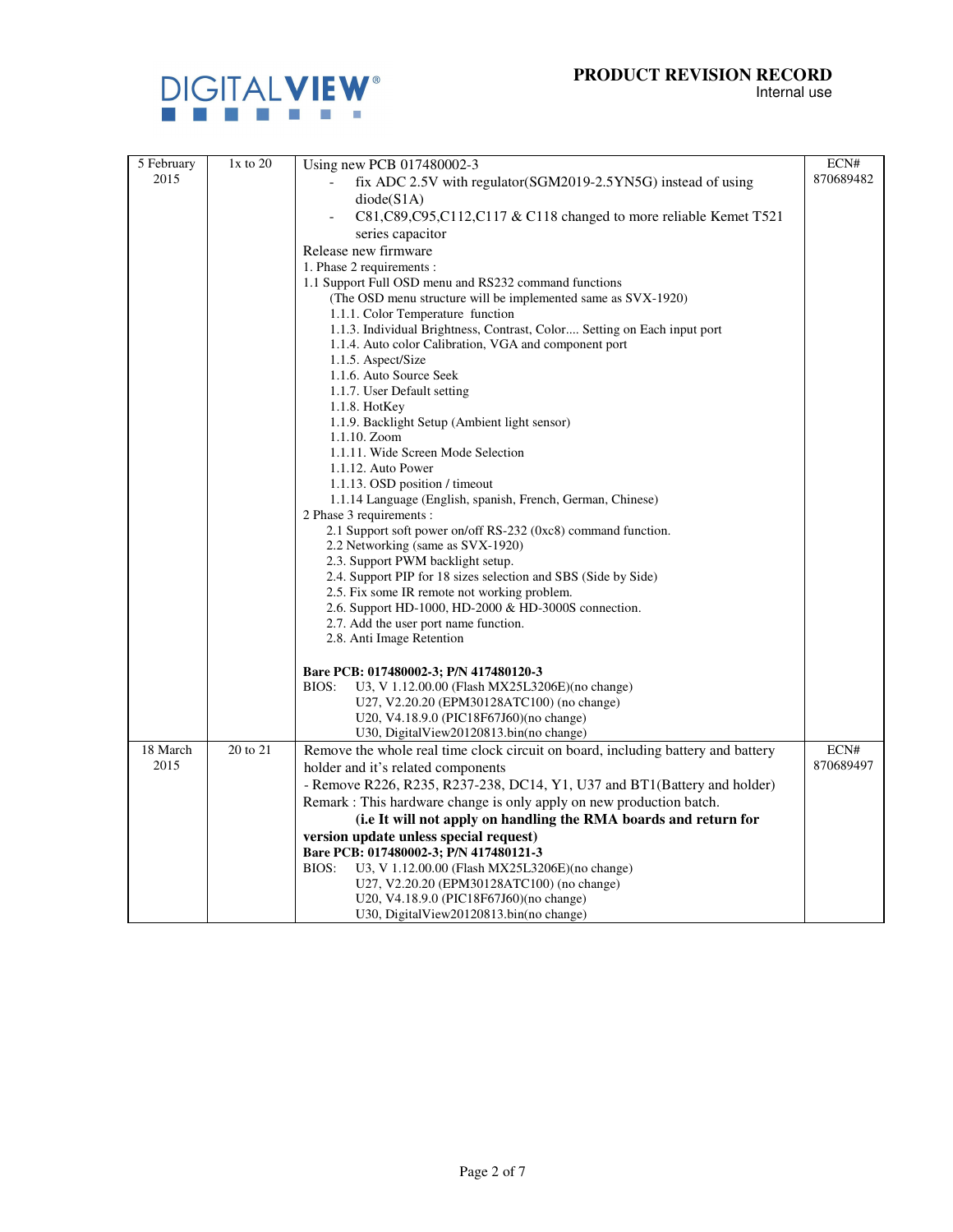Internal use



| 9             | 21 to 22 | Release new firmware                                                                                                                                              | ECN#      |
|---------------|----------|-------------------------------------------------------------------------------------------------------------------------------------------------------------------|-----------|
| September     |          | Features added:                                                                                                                                                   | 870689527 |
| 2015          |          | 1) Support text overlay function.                                                                                                                                 |           |
|               |          | 2) Support AVD-1000 board.<br>- support Composite x2, SVideo x2 and Component x2 in the OSD menu                                                                  |           |
|               |          | - support AVD-1000 ports enable/disable selection OSD menu                                                                                                        |           |
|               |          | - support Auto source seek for AVD-1000 enabled ports                                                                                                             |           |
|               |          | - support ports selection via RS232 commands                                                                                                                      |           |
|               |          | 3) Add Image Orientation function Support in OSD menu & RS-232 command.<br>But this image orientation function is not support under the following conditions :    |           |
|               |          | - PIP                                                                                                                                                             |           |
|               |          | - Component 1 (via CNV2 connector) input.                                                                                                                         |           |
|               |          | - Driving with 1366x768 panel                                                                                                                                     |           |
|               |          | - Zoom<br>4) Add to display the "Loading" on screen display message to avoid the unstable                                                                         |           |
|               |          | HDMI / DVI source detected (especially connected to HDMI splitter) causing                                                                                        |           |
|               |          | flashing image.                                                                                                                                                   |           |
|               |          | Problems fixed:                                                                                                                                                   |           |
|               |          | 5) Fix the LVDS output setting problem when running under 1280x1024 resolution panel.                                                                             |           |
|               |          | 6) Fixed runtime counter is still incremented when setting the display power off using soft                                                                       |           |
|               |          | power on/off command (0xc8,0)<br>7) Fix video lock bug which cause no image display after wake up on input signal.                                                |           |
|               |          | 8) Fix the HDMI wake up and lose detection issues                                                                                                                 |           |
|               |          | Bare PCB: 017480002-3; P/N 417480122-3                                                                                                                            |           |
|               |          | U3, V 1.16.00.00 (Flash MX25L3206E)(changed)<br>BIOS:<br>U27, V2.20.20 (EPM30128ATC100) (no change)                                                               |           |
|               |          | U20, V4.18.9.0 (PIC18F67J60)(no change)                                                                                                                           |           |
|               |          | U30, DigitalView20120813.bin(no change)                                                                                                                           |           |
| 6 May<br>2016 | 22 to 23 | Firmware change:                                                                                                                                                  | ECN#      |
|               |          | Use firmware revision V1.19.00.00 on U3 implemented the features below :                                                                                          | 870689573 |
|               |          | Features added:                                                                                                                                                   |           |
|               |          | 1) Support dual digital PIP input by changing the DVI port characteristics from<br>HDMI to DVI.                                                                   |           |
|               |          | 2) Added Standard Gamma Selection (0.6 ~ 2.6) support on OSD menu and RS-                                                                                         |           |
|               |          | 232 command.                                                                                                                                                      |           |
|               |          | 3) Support "Resolution default by EDID" for different resolution panel.                                                                                           |           |
|               |          | The controller will set the preferred timing based off the dip switch setting<br>selection, but also be able to go higher to 1920x1200. For example, if the panel |           |
|               |          | is a 1024x768 and the dip switch setting are set for 1024x768. The preferred                                                                                      |           |
|               |          | EDID resolution should be 1024x768. It should also have the capability to set                                                                                     |           |
|               |          | the max resolution to 1920x1200.                                                                                                                                  |           |
|               |          | New panel supported :                                                                                                                                             |           |
|               |          | 4) Add Samsung ASI545FB01-0 (1920x1080) OLED panel timing                                                                                                         |           |
|               |          | (SW3 position 1-8 : OFF-ON-ON-ON-OFF-OFF-OFF-ON, SW4 position 1-6 :<br>OFF-OFF-ON-OFF-OFF-OFF). This panel timing is turned off the Spread                        |           |
|               |          | Spectrum and do not transmit the H-Sync $\&$ V-Sync signal to the panel.                                                                                          |           |
|               |          | 5) Add Hitachi TX48D02VM0BAA (1680x1050) panel support                                                                                                            |           |
|               |          | (SW3 position 1-8 : OFF-OFF-ON-ON-ON-ON-ON-OFF, SW4 position 1-6 :                                                                                                |           |
|               |          | OFF-OFF-ON-ON-OFF-OFF)                                                                                                                                            |           |
|               |          | Problems fixed:                                                                                                                                                   |           |
|               |          | 6) Fix HD-3000S support problem.<br>7) Fix the Saturation bug found in E1.18.00.01 that it will drop the Saturation level                                         |           |
|               |          | at 50.                                                                                                                                                            |           |
|               |          | 8) Display "0" pattern on screen when pressing "-" button under OSD menu >                                                                                        |           |
|               |          | Utilities > Setting > Anti-Image Retention.                                                                                                                       |           |
|               |          | Bare PCB: 017480002-3; P/N 417480123-3                                                                                                                            |           |
|               |          | BIOS:<br>U3, V 1.19.00.00 (Flash MX25L3206E)(changed)                                                                                                             |           |
|               |          | U27, V2.20.20 (EPM30128ATC100) (no change)<br>U20, V4.18.9.0 (PIC18F67J60)(no change)                                                                             |           |
|               |          | U30, DigitalView20120813.bin(no change)                                                                                                                           |           |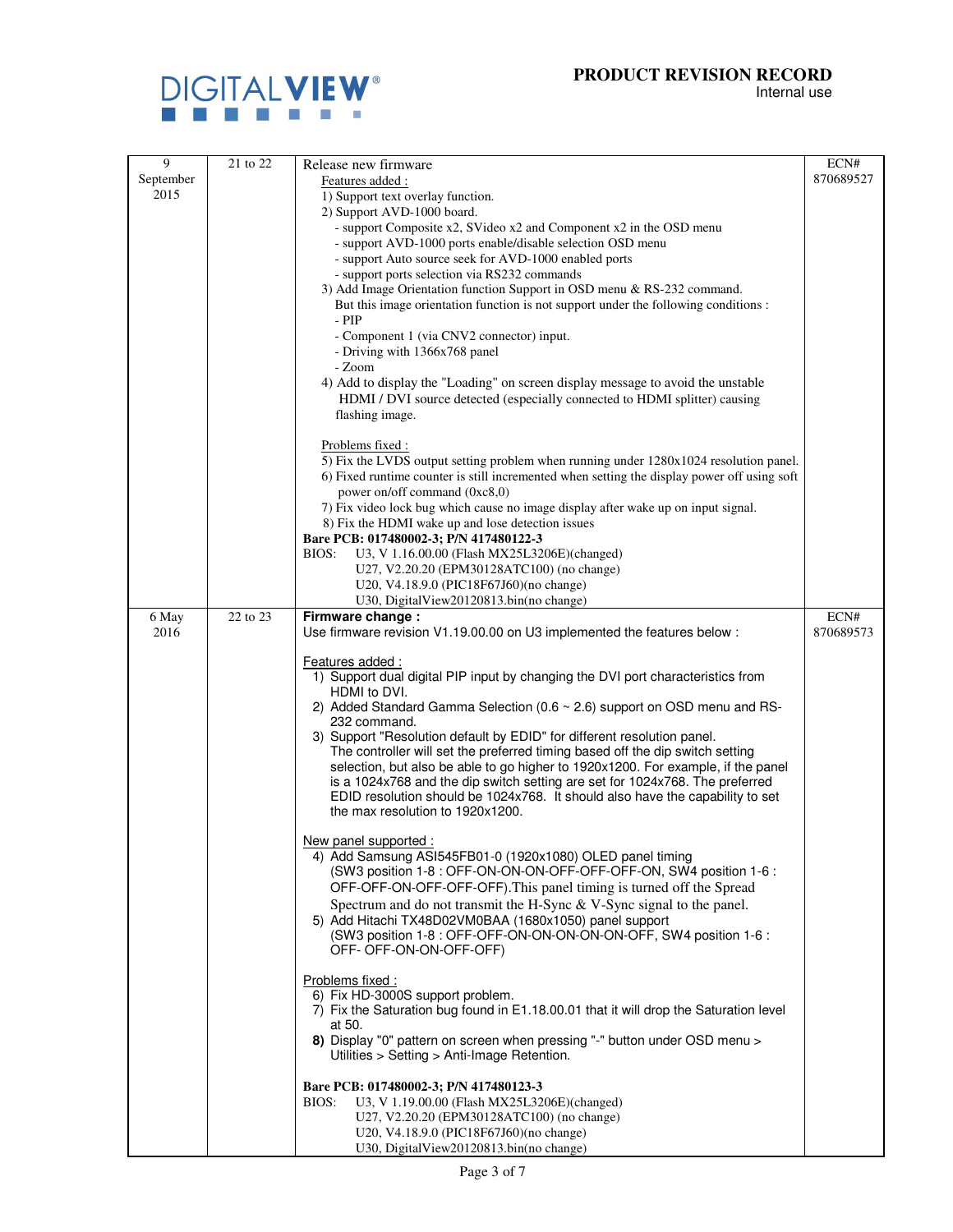

| 25        | 23 to 24              | Firmware change:                                                                                                                                               | ECN#      |
|-----------|-----------------------|----------------------------------------------------------------------------------------------------------------------------------------------------------------|-----------|
| November  |                       | Use firmware revision V1.25.00.00 on U3 implemented the features below :                                                                                       | 870689620 |
| 2016      |                       | Change details please refer to 117480133-3                                                                                                                     |           |
|           |                       |                                                                                                                                                                |           |
|           |                       | Bare PCB: 017480002-3; P/N 417480124-3                                                                                                                         |           |
|           |                       | U3, V 1.25.00.00 (Flash MX25L3206E)(changed)<br>BIOS:                                                                                                          |           |
|           |                       | U27, V2.20.20 (EPM30128ATC100) (no change)                                                                                                                     |           |
|           |                       | U20, V4.18.9.0 (PIC18F67J60)(no change)                                                                                                                        |           |
|           |                       | U30, DigitalView20120813.bin(no change)                                                                                                                        |           |
| 14 April  | $2x$ to $30$          | Using new PCB 017480003-3                                                                                                                                      | ECN#      |
| 2015      |                       | Fixed GPI/O pin support issue on J3 connector pin16-19.                                                                                                        | 870689504 |
|           |                       |                                                                                                                                                                |           |
|           |                       | Bare PCB: 017480003-3; P/N 417480130-3                                                                                                                         |           |
|           |                       | U3, V 1.12.00.00 (Flash MX25L3206E)(no change)<br>BIOS:                                                                                                        |           |
|           |                       | U27, V2.20.20 (EPM30128ATC100) (no change)                                                                                                                     |           |
|           |                       | U20, V4.18.9.0 (PIC18F67J60)(no change)                                                                                                                        |           |
|           |                       | U30, DigitalView20120813.bin(no change)                                                                                                                        |           |
| 24 August | 30 to 31              | Release new firmware                                                                                                                                           | ECN#      |
| 2015      |                       | Features added:                                                                                                                                                | 870689521 |
|           |                       | 1) Support text overlay function.                                                                                                                              |           |
|           |                       | 2) Support AVD-1000 board.                                                                                                                                     |           |
|           |                       | - support Composite x2, SVideo x2 and Component x2 in the OSD menu                                                                                             |           |
|           |                       | - support AVD-1000 ports enable/disable selection OSD menu                                                                                                     |           |
|           |                       | - support Auto source seek for AVD-1000 enabled ports                                                                                                          |           |
|           |                       | - support ports selection via RS232 commands                                                                                                                   |           |
|           |                       | 3) Add Image Orientation function Support in OSD menu & RS-232 command.<br>But this image orientation function is not support under the following conditions : |           |
|           |                       | $-$ PIP                                                                                                                                                        |           |
|           |                       | - Component 1 (via CNV2 connector) input.                                                                                                                      |           |
|           |                       | - Driving with 1366x768 panel                                                                                                                                  |           |
|           |                       | - Zoom                                                                                                                                                         |           |
|           |                       | 4) Add to display the "Loading" on screen display message to avoid the unstable                                                                                |           |
|           |                       | HDMI / DVI source detected (especially connected to HDMI splitter) causing                                                                                     |           |
|           |                       | flashing image.                                                                                                                                                |           |
|           |                       |                                                                                                                                                                |           |
|           |                       | Problems fixed :                                                                                                                                               |           |
|           |                       | 5) Fix the LVDS output setting problem when running under 1280x1024 resolution panel.                                                                          |           |
|           |                       | 6) Fixed runtime counter is still incremented when setting the display power off using soft                                                                    |           |
|           |                       | power on/off command (0xc8,0)                                                                                                                                  |           |
|           |                       | 7) Fix video lock bug which cause no image display after wake up on input signal.                                                                              |           |
|           |                       | 8) Fix the HDMI wake up and lose detection issues                                                                                                              |           |
|           |                       | Bare PCB: 017480003-3; P/N 417480131-3                                                                                                                         |           |
|           |                       | BIOS:<br>U3, V 1.16.00.00 (Flash MX25L3206E)(changed)                                                                                                          |           |
|           |                       | U27, V2.20.20 (EPM30128ATC100) (no change)                                                                                                                     |           |
|           |                       | U20, V4.18.9.0 (PIC18F67J60)(no change)                                                                                                                        |           |
|           |                       | U30, DigitalView20120813.bin(no change)                                                                                                                        |           |
| 4 March   | 31 to 31              | Running change to use black color VGA connector (Update BOM Only)                                                                                              | NA        |
| 2016      | (remain<br>unchanged) | Bare PCB: 017480003-3; P/N 417480131-3                                                                                                                         |           |
|           |                       | BIOS:<br>U3, V 1.16.00.00 (Flash MX25L3206E)(no change)                                                                                                        |           |
|           |                       | U27, V2.20.20 (EPM30128ATC100) (no change)                                                                                                                     |           |
|           |                       | U20, V4.18.9.0 (PIC18F67J60)(no change)                                                                                                                        |           |
|           |                       | U30, DigitalView20120813.bin(no change)                                                                                                                        |           |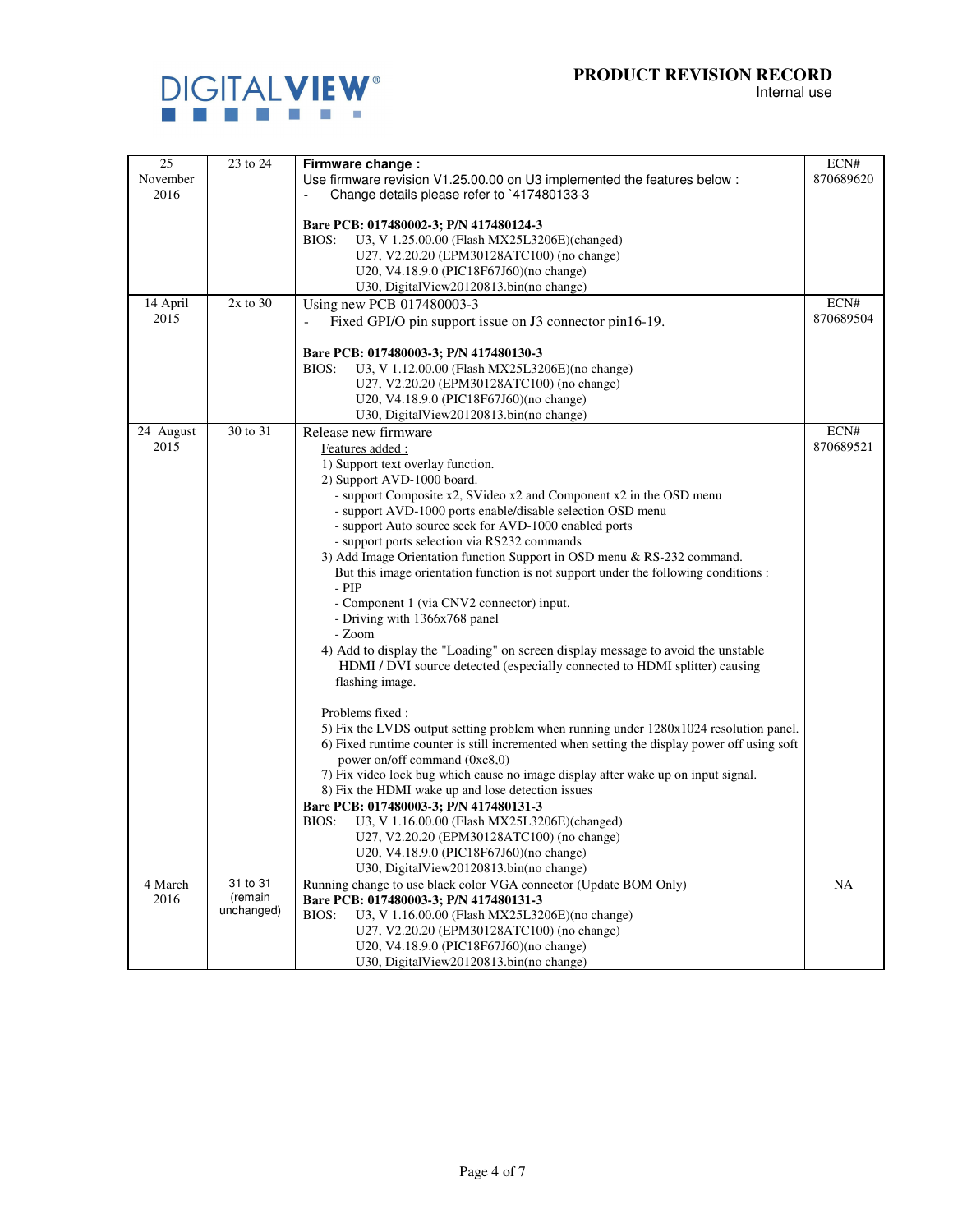

| 6 May | 31 to 32 | Firmware change:                                                                                                                                              | ECN#      |
|-------|----------|---------------------------------------------------------------------------------------------------------------------------------------------------------------|-----------|
| 2016  |          | Use firmware revision V1.19.00.00 on U3 implemented the features below :                                                                                      | 870689573 |
|       |          |                                                                                                                                                               |           |
|       |          | Features added:                                                                                                                                               |           |
|       |          | Support dual digital PIP input by changing the DVI port characteristics from<br>1)<br>HDMI to DVI.                                                            |           |
|       |          | Added Standard Gamma Selection (0.6 ~ 2.6) support on OSD menu and RS-<br>(2)                                                                                 |           |
|       |          | 232 command.                                                                                                                                                  |           |
|       |          | Support "Resolution default by EDID" for different resolution panel.<br>3)                                                                                    |           |
|       |          | The controller will set the preferred timing based off the dip switch setting                                                                                 |           |
|       |          | selection, but also be able to go higher to 1920x1200. For example, if the panel                                                                              |           |
|       |          | is a 1024x768 and the dip switch setting are set for 1024x768. The preferred<br>EDID resolution should be 1024x768. It should also have the capability to set |           |
|       |          | the max resolution to 1920x1200.                                                                                                                              |           |
|       |          |                                                                                                                                                               |           |
|       |          | New panel supported :                                                                                                                                         |           |
|       |          | Add Samsung ASI545FB01-0 (1920x1080) OLED panel timing<br>4)                                                                                                  |           |
|       |          | (SW3 position 1-8 : OFF-ON-ON-ON-OFF-OFF-OFF-ON, SW4 position 1-6 :                                                                                           |           |
|       |          | OFF-OFF-ON-OFF-OFF-OFF). This panel timing is turned off the Spread                                                                                           |           |
|       |          | Spectrum and do not transmit the H-Sync $\&$ V-Sync signal to the panel.<br>Add Hitachi TX48D02VM0BAA (1680x1050) panel support                               |           |
|       |          | 5)<br>(SW3 position 1-8 : OFF-OFF-ON-ON-ON-ON-ON-OFF, SW4 position 1-6 :                                                                                      |           |
|       |          | OFF-OFF-ON-ON-OFF-OFF)                                                                                                                                        |           |
|       |          |                                                                                                                                                               |           |
|       |          | Problems fixed:                                                                                                                                               |           |
|       |          | Fix HD-3000S support problem.<br>6)                                                                                                                           |           |
|       |          | Fix the Saturation bug found in E1.18.00.01 that it will drop the Saturation level<br>7)<br>at 50.                                                            |           |
|       |          | Display "0" pattern on screen when pressing "-" button under OSD menu ><br>8)                                                                                 |           |
|       |          | Utilities > Setting > Anti-Image Retention.                                                                                                                   |           |
|       |          |                                                                                                                                                               |           |
|       |          | Bare PCB: 017480003-3; P/N 417480132-3                                                                                                                        |           |
|       |          | U3, V 1.19.00.00 (Flash MX25L3206E)(changed)<br>BIOS:                                                                                                         |           |
|       |          | U27, V2.20.20 (EPM30128ATC100) (no change)                                                                                                                    |           |
|       |          | U20, V4.18.9.0 (PIC18F67J60)(no change)                                                                                                                       |           |
|       |          | U30, DigitalView20120813.bin(no change)                                                                                                                       |           |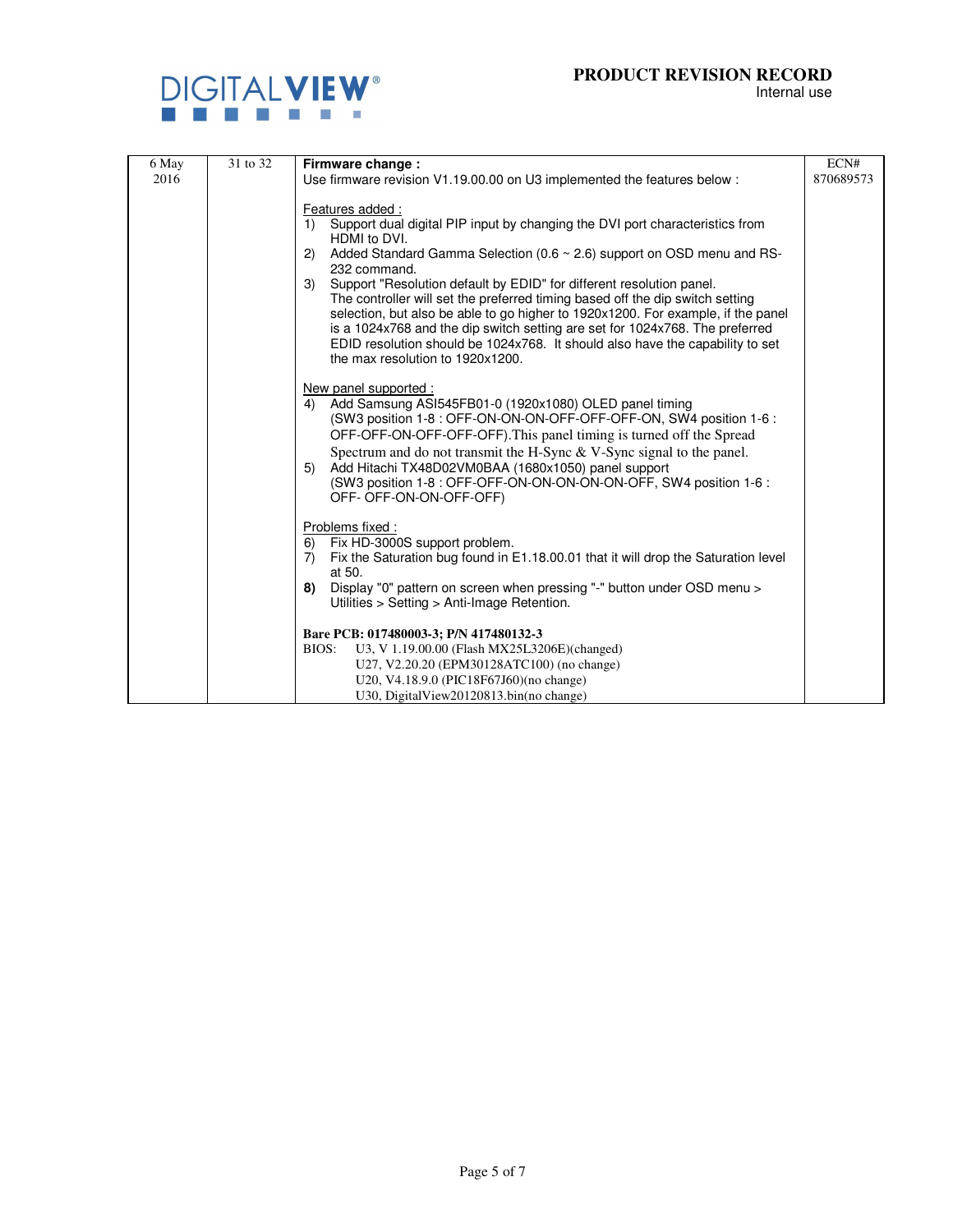

| 25       | 32 to 33 | Firmware change:                                                                                                    | ECN#      |
|----------|----------|---------------------------------------------------------------------------------------------------------------------|-----------|
| November |          | Use firmware revision V1.25.00.00 on U3 implemented the features below :                                            | 870689620 |
| 2016     |          |                                                                                                                     |           |
|          |          | Features added:                                                                                                     |           |
|          |          | 1) Support External audio board and enable SPDIF function.                                                          |           |
|          |          | 2) Support monochrome mode for Red, Green, Blue on OSD menu and RS-                                                 |           |
|          |          | 232 command control.                                                                                                |           |
|          |          | 3) Support the firmware upgrade via Digital input ports (HDMI/DVI).                                                 |           |
|          |          | 4) Added Hotkey for Image Orientation.                                                                              |           |
|          |          | 5) Support user EDID upgrade via RS-232 command.                                                                    |           |
|          |          |                                                                                                                     |           |
|          |          | New panel supported :                                                                                               |           |
|          |          | 6) Support JDI TX48D02VM0BAA (1680x1050) panel                                                                      |           |
|          |          | (Dip switch setting: SW3 position 1-8 : OFF-OFF-ON-ON-ON-ON-ON-                                                     |           |
|          |          | OFF, SW4 position 1-6 : OFF-OFF-ON-ON-OFF-OFF)                                                                      |           |
|          |          | Problems fixed :                                                                                                    |           |
|          |          | 7) Fixed zoom function bug:                                                                                         |           |
|          |          | (i) Not zooming to Center - If Zoom in the Picture one step, the Picture                                            |           |
|          |          | gets Zoomed, but also shifted to left, so there is a black strip on the                                             |           |
|          |          | right side of the Screen. Even with $H$ -Pan = -100 there still a black                                             |           |
|          |          | strip (cannot get scrolled enough)                                                                                  |           |
|          |          | (ii) Max zoom show 1/3 of picture distorted - If Zoom is at max, the Picture                                        |           |
|          |          | shows distortion in the top $\sim$ 1/3 of the Screen, which are persistent                                          |           |
|          |          | (stay as long this zoom level is selected).                                                                         |           |
|          |          | 8) Fix the text overlay image problem when running with a non 1920x1080 &                                           |           |
|          |          | 1920x1200 resolution panel.                                                                                         |           |
|          |          | 9) Fix the loose audio level issue during power up.                                                                 |           |
|          |          | 10) Wrong image size and OSD info when inputted the NTSC mode via                                                   |           |
|          |          | AVD-1000 after power cycle the                                                                                      |           |
|          |          | controller/AVD-1000.                                                                                                |           |
|          |          | 11) Found distort image on the text overlay box when sending texts through                                          |           |
|          |          | Text overlay utility by input the 1600x1200 60Hz mode at VGA & DVI                                                  |           |
|          |          | port and running with Samsung LTM220CS01 (1920x1200) panel.                                                         |           |
|          |          | 12) Found distort image when increase the zoom level and set back the                                               |           |
|          |          | zoom level to zero when running in PIP application.                                                                 |           |
|          |          | 13) Anti-image retention operation errors                                                                           |           |
|          |          | (a) Found distortion image under component & HDMI & PIP                                                             |           |
|          |          | configuration when running the pixel shift function                                                                 |           |
|          |          | (b) Wrong "SEL UP" select loop sequence under "Horizontal / Vertical                                                |           |
|          |          | Pan" setting sub-menu in Anti-image retention menu.                                                                 |           |
|          |          | 14) Bad image display ~0.5 second on screen when changing zoom value or                                             |           |
|          |          | Aspect/Size settings under 720p30 at component video port input.                                                    |           |
|          |          | 15) Found the RS-232 command (0x98 0x45 0x31) is still function to allow                                            |           |
|          |          | two Digital inputs displays on Main and PIP. It will cause main and PIP                                             |           |
|          |          | input displays the same image as main input image.                                                                  |           |
|          |          | 16) Wrong PIP representation after turning off the PIP and then re-activate                                         |           |
|          |          | the same PIP input source. (e.g Main is VGA & PIP is HDMI, it will get                                              |           |
|          |          | Main is HDMI and PIP is HDMI after turning off the PIP and re-activate                                              |           |
|          |          | to display HDMI on PIP)                                                                                             |           |
|          |          | 17) RS-232 commands error - No function PIP Brightness (0xa2) & PIP<br>Contrast(0xa3), but RS-232 feedback correct. |           |
|          |          |                                                                                                                     |           |
|          |          |                                                                                                                     |           |